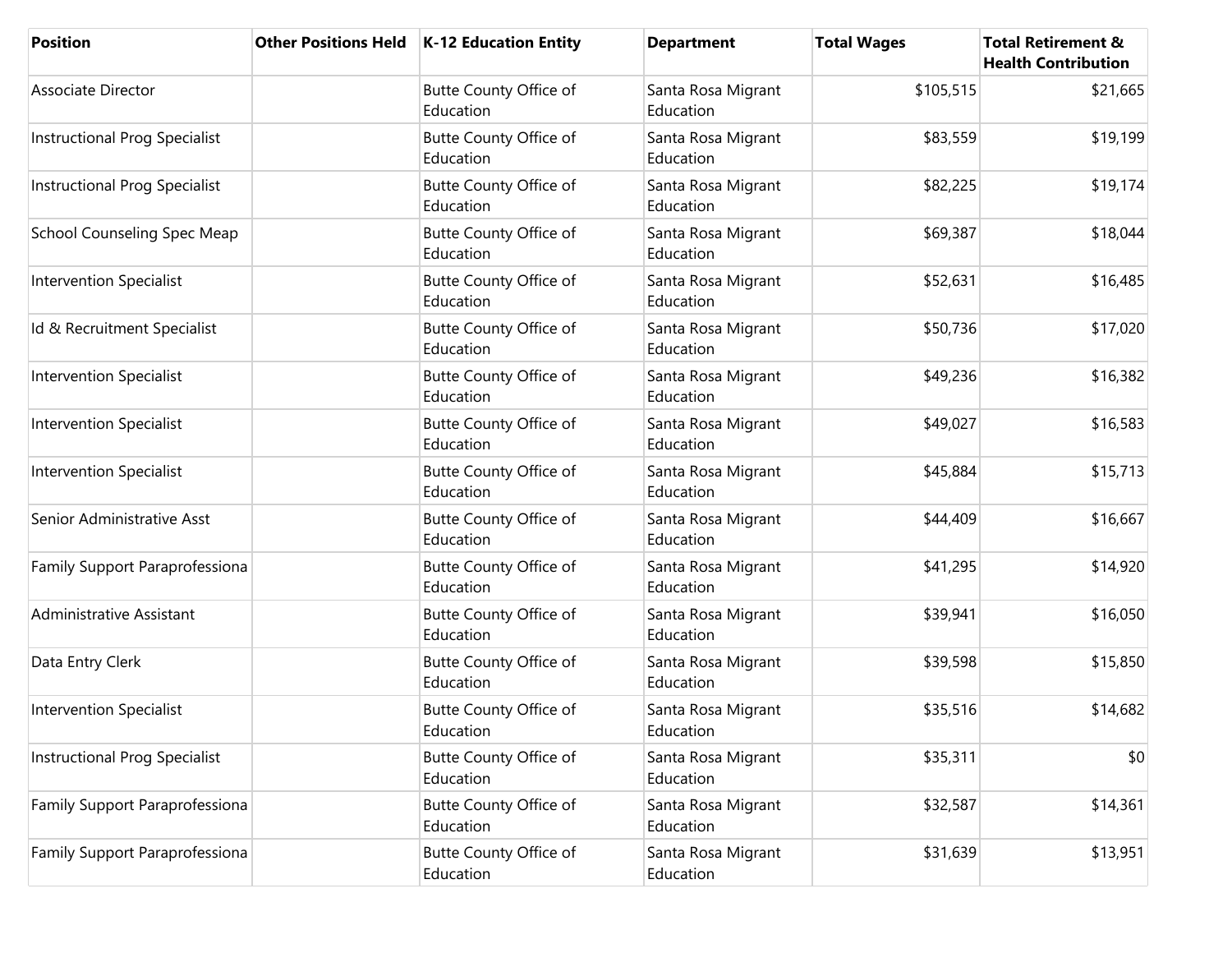| <b>Migrant Education Recruiter</b> | <b>Butte County Office of</b><br>Education | Santa Rosa Migrant<br>Education | \$31,215 | \$14,167 |
|------------------------------------|--------------------------------------------|---------------------------------|----------|----------|
| <b>Migrant Education Recruiter</b> | Butte County Office of<br>Education        | Santa Rosa Migrant<br>Education | \$30,941 | \$14,150 |
| Family Support Paraprofessiona     | Butte County Office of<br>Education        | Santa Rosa Migrant<br>Education | \$30,182 | \$13,965 |
| Family Support Paraprofessiona     | <b>Butte County Office of</b><br>Education | Santa Rosa Migrant<br>Education | \$29,865 | \$14,027 |
| Family Support Paraprofessiona     | Butte County Office of<br>Education        | Santa Rosa Migrant<br>Education | \$29,247 | \$13,475 |
| Family Support Paraprofessiona     | Butte County Office of<br>Education        | Santa Rosa Migrant<br>Education | \$28,300 | \$13,822 |
| Family Support Paraprofessiona     | Butte County Office of<br>Education        | Santa Rosa Migrant<br>Education | \$27,941 | \$13,846 |
| <b>Migrant Education Recruiter</b> | Butte County Office of<br>Education        | Santa Rosa Migrant<br>Education | \$27,658 | \$14,058 |
| Family Support Paraprofessiona     | Butte County Office of<br>Education        | Santa Rosa Migrant<br>Education | \$27,162 | \$14,109 |
| <b>Migrant Education Recruiter</b> | Butte County Office of<br>Education        | Santa Rosa Migrant<br>Education | \$26,367 | \$13,954 |
| <b>Migrant Education Recruiter</b> | Butte County Office of<br>Education        | Santa Rosa Migrant<br>Education | \$24,592 | \$13,147 |
| <b>Migrant Education Recruiter</b> | Butte County Office of<br>Education        | Santa Rosa Migrant<br>Education | \$24,048 | \$13,761 |
| Services Agreement                 | Butte County Office of<br>Education        | Santa Rosa Migrant<br>Education | \$22,726 | \$2,139  |
| Family Support Paraprofessiona     | Butte County Office of<br>Education        | Santa Rosa Migrant<br>Education | \$22,425 | \$13,292 |
| Student                            | Butte County Office of<br>Education        | Santa Rosa Migrant<br>Education | \$20,391 | \$1,502  |
| <b>Intervention Specialist</b>     | Butte County Office of<br>Education        | Santa Rosa Migrant<br>Education | \$19,079 | \$7,352  |
| Student                            | Butte County Office of<br>Education        | Santa Rosa Migrant<br>Education | \$19,075 | \$1,220  |
| Student                            | Butte County Office of<br>Education        | Santa Rosa Migrant<br>Education | \$11,685 | \$0      |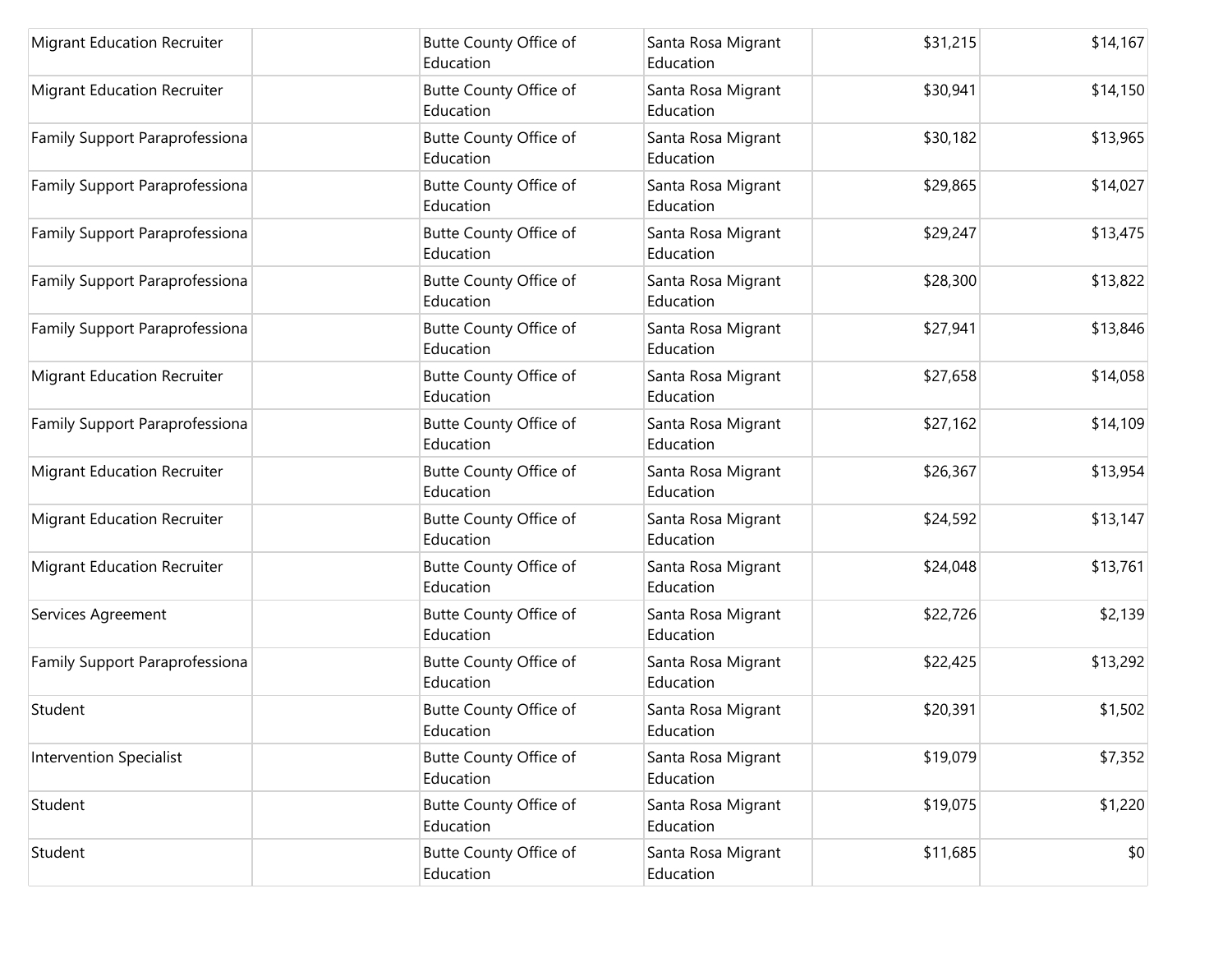| Certificated Assignment-           | Butte County Office of                     | Santa Rosa Migrant              | \$11,655 | \$1,207 |
|------------------------------------|--------------------------------------------|---------------------------------|----------|---------|
| summer                             | Education                                  | Education                       |          |         |
| Student                            | Butte County Office of<br>Education        | Santa Rosa Migrant<br>Education | \$10,882 | \$0     |
| Student                            | Butte County Office of<br>Education        | Santa Rosa Migrant<br>Education | \$9,360  | \$0     |
| Student                            | Butte County Office of<br>Education        | Santa Rosa Migrant<br>Education | \$9,204  | \$0     |
| Certificated Assignment-<br>summer | Butte County Office of<br>Education        | Santa Rosa Migrant<br>Education | \$8,513  | \$876   |
| Student                            | Butte County Office of<br>Education        | Santa Rosa Migrant<br>Education | \$8,080  | \$0     |
| Certificated Assignment-<br>summer | Butte County Office of<br>Education        | Santa Rosa Migrant<br>Education | \$8,026  | \$0     |
| Certificated Assignment-<br>summer | Butte County Office of<br>Education        | Santa Rosa Migrant<br>Education | \$7,766  | \$806   |
| Certificated Assignment-<br>summer | Butte County Office of<br>Education        | Santa Rosa Migrant<br>Education | \$7,683  | \$771   |
| Certificated Assignment-<br>summer | Butte County Office of<br>Education        | Santa Rosa Migrant<br>Education | \$7,578  | \$0     |
| Certificated Assignment-<br>summer | Butte County Office of<br>Education        | Santa Rosa Migrant<br>Education | \$7,418  | \$0     |
| Certificated Assignment-<br>summer | Butte County Office of<br>Education        | Santa Rosa Migrant<br>Education | \$7,376  | \$742   |
| Certificated Assignment-<br>summer | Butte County Office of<br>Education        | Santa Rosa Migrant<br>Education | \$7,224  | \$730   |
| Student                            | <b>Butte County Office of</b><br>Education | Santa Rosa Migrant<br>Education | \$7,135  | \$0     |
| Certificated Assignment-<br>summer | Butte County Office of<br>Education        | Santa Rosa Migrant<br>Education | \$6,936  | \$684   |
| Student                            | Butte County Office of<br>Education        | Santa Rosa Migrant<br>Education | \$6,731  | \$0     |
| Certificated Assignment-<br>summer | Butte County Office of<br>Education        | Santa Rosa Migrant<br>Education | \$6,280  | \$0     |
| Student                            | Butte County Office of<br>Education        | Santa Rosa Migrant<br>Education | \$5,906  | \$0     |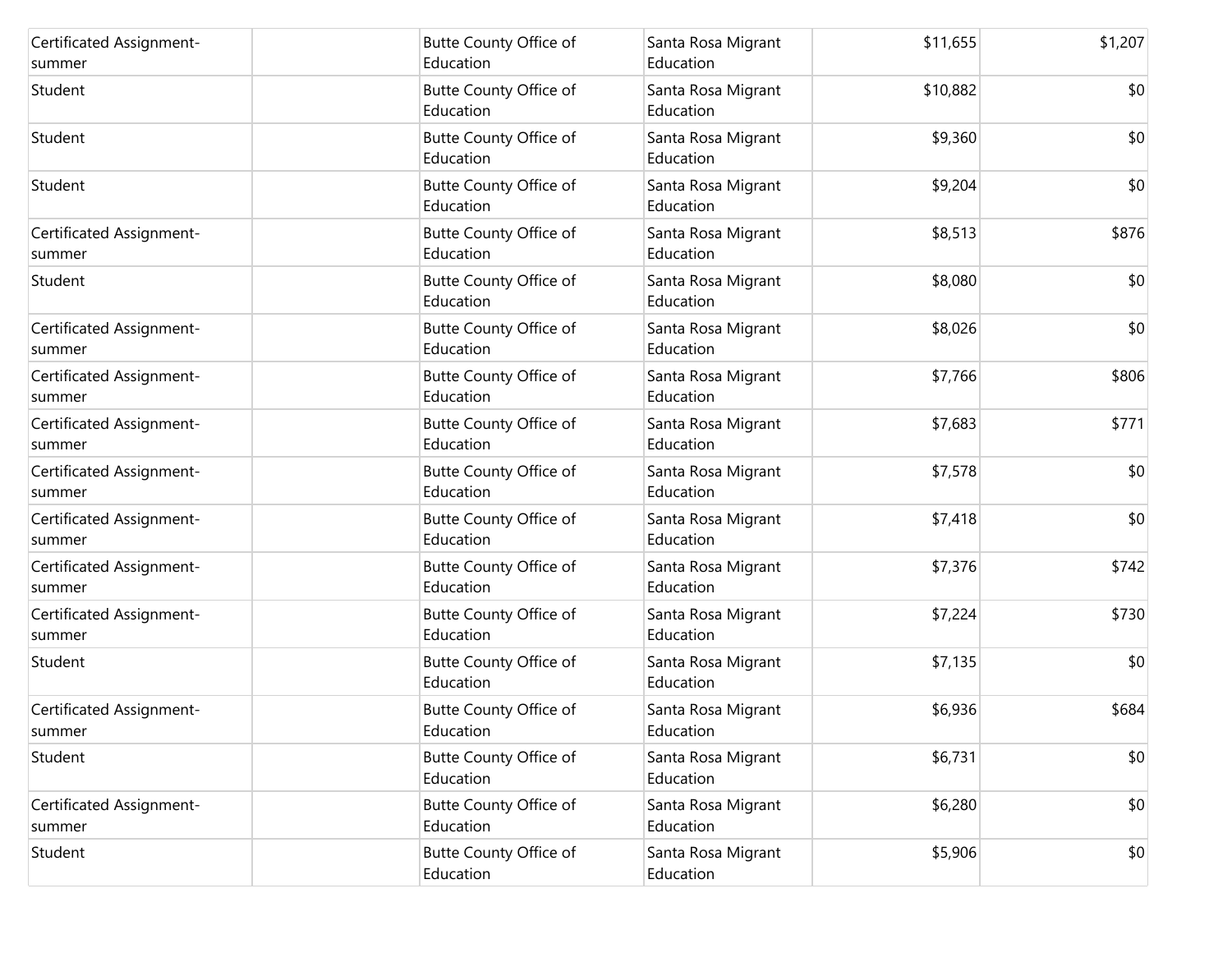| Certificated Assignment-<br>summer  | Butte County Office of<br>Education | Santa Rosa Migrant<br>Education | \$5,556 | \$557 |
|-------------------------------------|-------------------------------------|---------------------------------|---------|-------|
| Student                             | Butte County Office of<br>Education | Santa Rosa Migrant<br>Education | \$5,427 | \$0   |
| Student                             | Butte County Office of<br>Education | Santa Rosa Migrant<br>Education | \$5,389 | \$0   |
| Student                             | Butte County Office of<br>Education | Santa Rosa Migrant<br>Education | \$4,867 | \$0   |
| Certificated Assignment-<br>summer  | Butte County Office of<br>Education | Santa Rosa Migrant<br>Education | \$4,591 | \$423 |
| Student                             | Butte County Office of<br>Education | Santa Rosa Migrant<br>Education | \$4,319 | \$0   |
| Certificated Assignment-<br>summer  | Butte County Office of<br>Education | Santa Rosa Migrant<br>Education | \$4,266 | \$405 |
| Student                             | Butte County Office of<br>Education | Santa Rosa Migrant<br>Education | \$4,177 | \$0   |
| Certificated Assignment-<br>summer  | Butte County Office of<br>Education | Santa Rosa Migrant<br>Education | \$4,110 | \$388 |
| Student                             | Butte County Office of<br>Education | Santa Rosa Migrant<br>Education | \$4,094 | \$0   |
| <b>Classified Assignment-summer</b> | Butte County Office of<br>Education | Santa Rosa Migrant<br>Education | \$3,953 | \$0   |
| Certificated Assignment-<br>summer  | Butte County Office of<br>Education | Santa Rosa Migrant<br>Education | \$3,887 | \$369 |
| Certificated Assignment-<br>summer  | Butte County Office of<br>Education | Santa Rosa Migrant<br>Education | \$3,769 | \$385 |
| Certificated Assignment-<br>summer  | Butte County Office of<br>Education | Santa Rosa Migrant<br>Education | \$3,189 | \$319 |
| Certificated Assignment-<br>summer  | Butte County Office of<br>Education | Santa Rosa Migrant<br>Education | \$3,154 | \$0   |
| Student                             | Butte County Office of<br>Education | Santa Rosa Migrant<br>Education | \$3,025 | \$0   |
| Classified Assignment-summer        | Butte County Office of<br>Education | Santa Rosa Migrant<br>Education | \$2,711 | \$0   |
| Certificated Assignment-<br>summer  | Butte County Office of<br>Education | Santa Rosa Migrant<br>Education | \$2,520 | \$0   |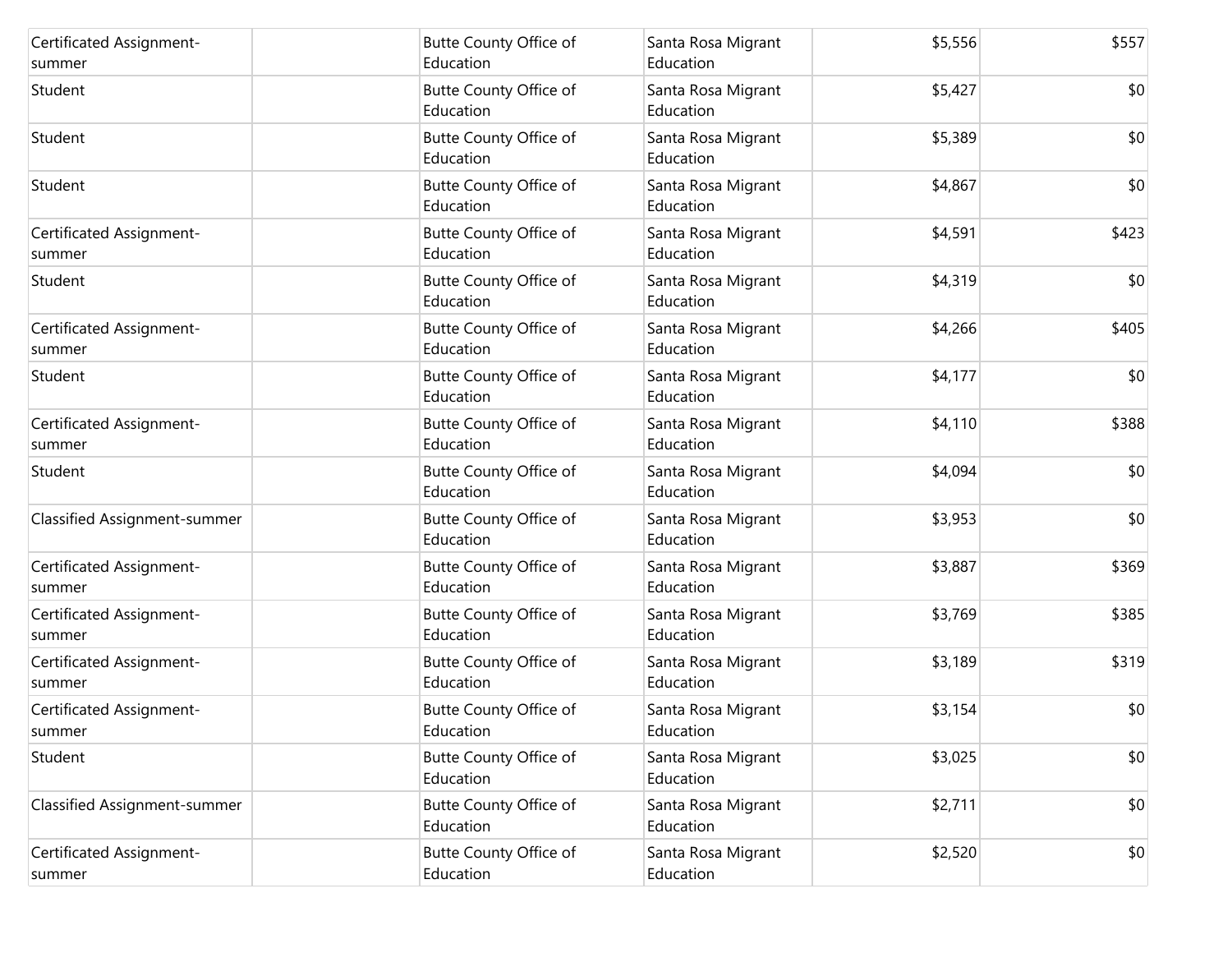| Student                             | Butte County Office of<br>Education | Santa Rosa Migrant<br>Education | \$2,410 | \$0   |
|-------------------------------------|-------------------------------------|---------------------------------|---------|-------|
| Student                             | Butte County Office of<br>Education | Santa Rosa Migrant<br>Education | \$2,308 | \$0   |
| Classified Assignment-summer        | Butte County Office of<br>Education | Santa Rosa Migrant<br>Education | \$2,278 | \$0   |
| <b>Classified Assignment-summer</b> | Butte County Office of<br>Education | Santa Rosa Migrant<br>Education | \$1,985 | \$234 |
| Services Agreement                  | Butte County Office of<br>Education | Santa Rosa Migrant<br>Education | \$1,710 | \$23  |
| Services Agreement                  | Butte County Office of<br>Education | Santa Rosa Migrant<br>Education | \$1,680 | \$149 |
| Student                             | Butte County Office of<br>Education | Santa Rosa Migrant<br>Education | \$1,625 | \$0   |
| <b>Migrant Education Recruiter</b>  | Butte County Office of<br>Education | Santa Rosa Migrant<br>Education | \$1,557 | \$184 |
| Student                             | Butte County Office of<br>Education | Santa Rosa Migrant<br>Education | \$1,549 | \$180 |
| Student                             | Butte County Office of<br>Education | Santa Rosa Migrant<br>Education | \$1,475 | \$0   |
| Student                             | Butte County Office of<br>Education | Santa Rosa Migrant<br>Education | \$1,359 | \$0   |
| Student                             | Butte County Office of<br>Education | Santa Rosa Migrant<br>Education | \$1,339 | \$0   |
| Student                             | Butte County Office of<br>Education | Santa Rosa Migrant<br>Education | \$1,094 | \$0   |
| Student                             | Butte County Office of<br>Education | Santa Rosa Migrant<br>Education | \$1,080 | \$0   |
| Student                             | Butte County Office of<br>Education | Santa Rosa Migrant<br>Education | \$1,080 | \$0   |
| Student                             | Butte County Office of<br>Education | Santa Rosa Migrant<br>Education | \$1,080 | \$0   |
| Student                             | Butte County Office of<br>Education | Santa Rosa Migrant<br>Education | \$1,052 | \$0   |
| Student                             | Butte County Office of<br>Education | Santa Rosa Migrant<br>Education | \$1,044 | \$0   |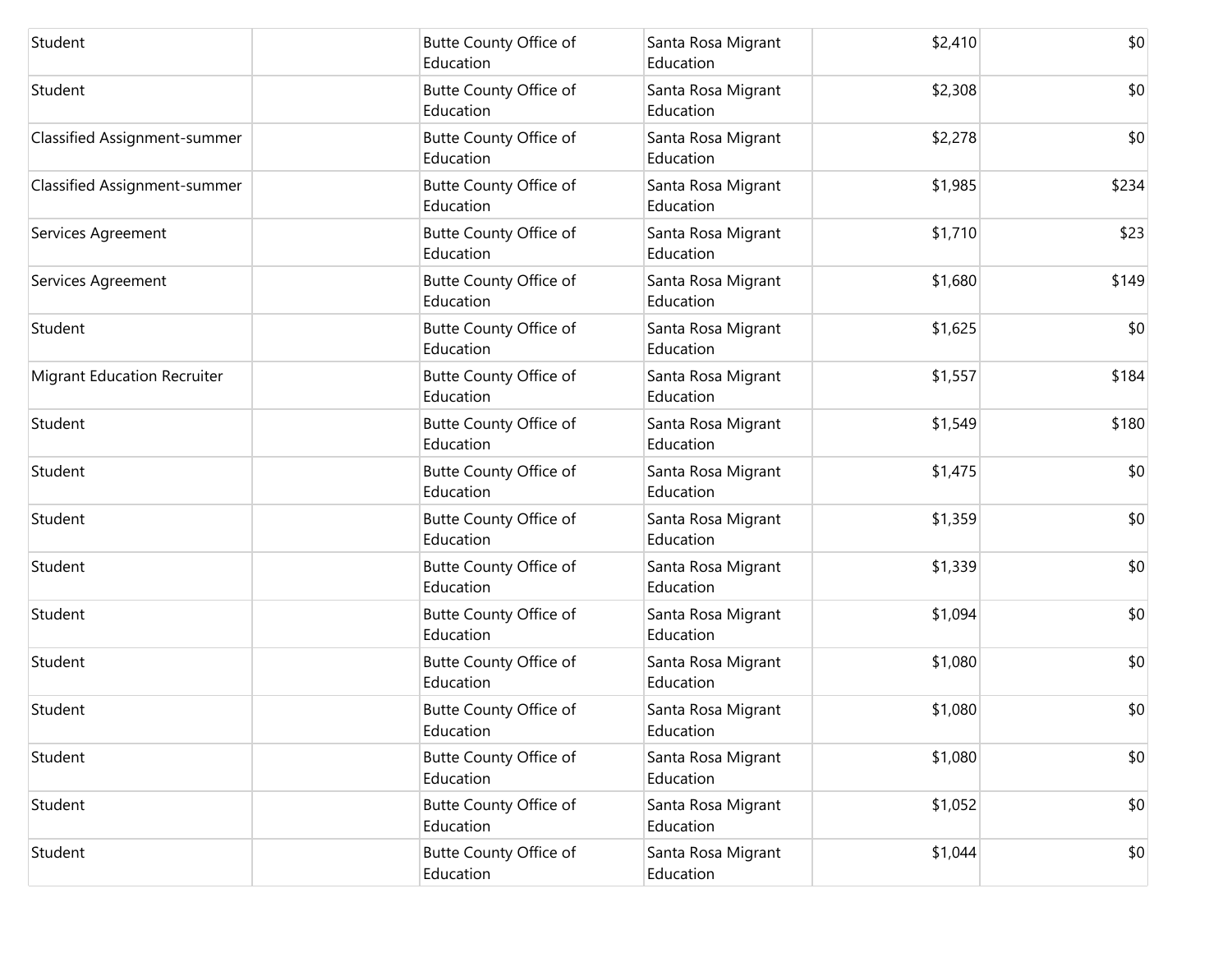| Student                             | <b>Butte County Office of</b><br>Education | Santa Rosa Migrant<br>Education | \$1,017 | \$0 |
|-------------------------------------|--------------------------------------------|---------------------------------|---------|-----|
| Student                             | Butte County Office of<br>Education        | Santa Rosa Migrant<br>Education | \$1,017 | \$0 |
| Student                             | Butte County Office of<br>Education        | Santa Rosa Migrant<br>Education | \$1,017 | \$0 |
| Student                             | <b>Butte County Office of</b><br>Education | Santa Rosa Migrant<br>Education | \$1,017 | \$0 |
| Student                             | <b>Butte County Office of</b><br>Education | Santa Rosa Migrant<br>Education | \$990   | \$0 |
| Student                             | Butte County Office of<br>Education        | Santa Rosa Migrant<br>Education | \$989   | \$0 |
| Student                             | Butte County Office of<br>Education        | Santa Rosa Migrant<br>Education | \$972   | \$0 |
| Student                             | <b>Butte County Office of</b><br>Education | Santa Rosa Migrant<br>Education | \$972   | \$0 |
| <b>Classified Assignment-summer</b> | Butte County Office of<br>Education        | Santa Rosa Migrant<br>Education | \$955   | \$0 |
| Student                             | Butte County Office of<br>Education        | Santa Rosa Migrant<br>Education | \$945   | \$0 |
| Student                             | Butte County Office of<br>Education        | Santa Rosa Migrant<br>Education | \$945   | \$0 |
| Student                             | Butte County Office of<br>Education        | Santa Rosa Migrant<br>Education | \$936   | \$0 |
| Student                             | <b>Butte County Office of</b><br>Education | Santa Rosa Migrant<br>Education | \$900   | \$0 |
| Student                             | Butte County Office of<br>Education        | Santa Rosa Migrant<br>Education | \$900   | \$0 |
| Student                             | <b>Butte County Office of</b><br>Education | Santa Rosa Migrant<br>Education | \$900   | \$0 |
| Student                             | Butte County Office of<br>Education        | Santa Rosa Migrant<br>Education | \$900   | \$0 |
| Student                             | Butte County Office of<br>Education        | Santa Rosa Migrant<br>Education | \$864   | \$0 |
| Student                             | Butte County Office of<br>Education        | Santa Rosa Migrant<br>Education | \$846   | \$0 |